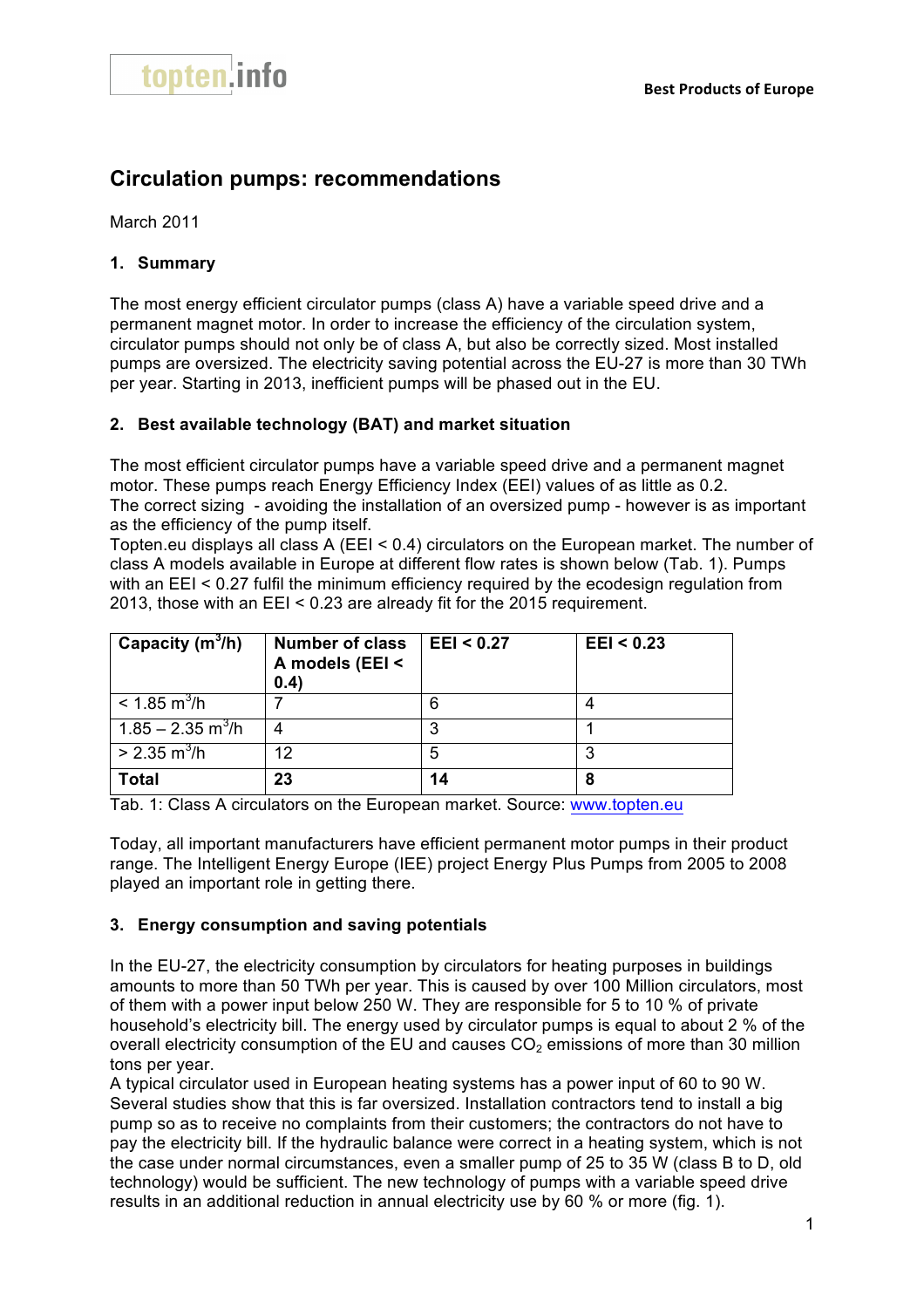



Figure 1: Power input of oversized (typical), correctly sized and permanent magnet motor circulators

Once these energy efficient pumps are the new technology standard for circulators, a reduction in annual electricity use by circulators of 60 % or more can be achieved (fig. 2). This is more than 30 TWh/year across the EU-27.



#### **Comparison of Electricity Consumption** of Heating System Circulators in the EU 27

Figure 2: Electricity consumption by circulators in the EU – today and in a BAT-scenario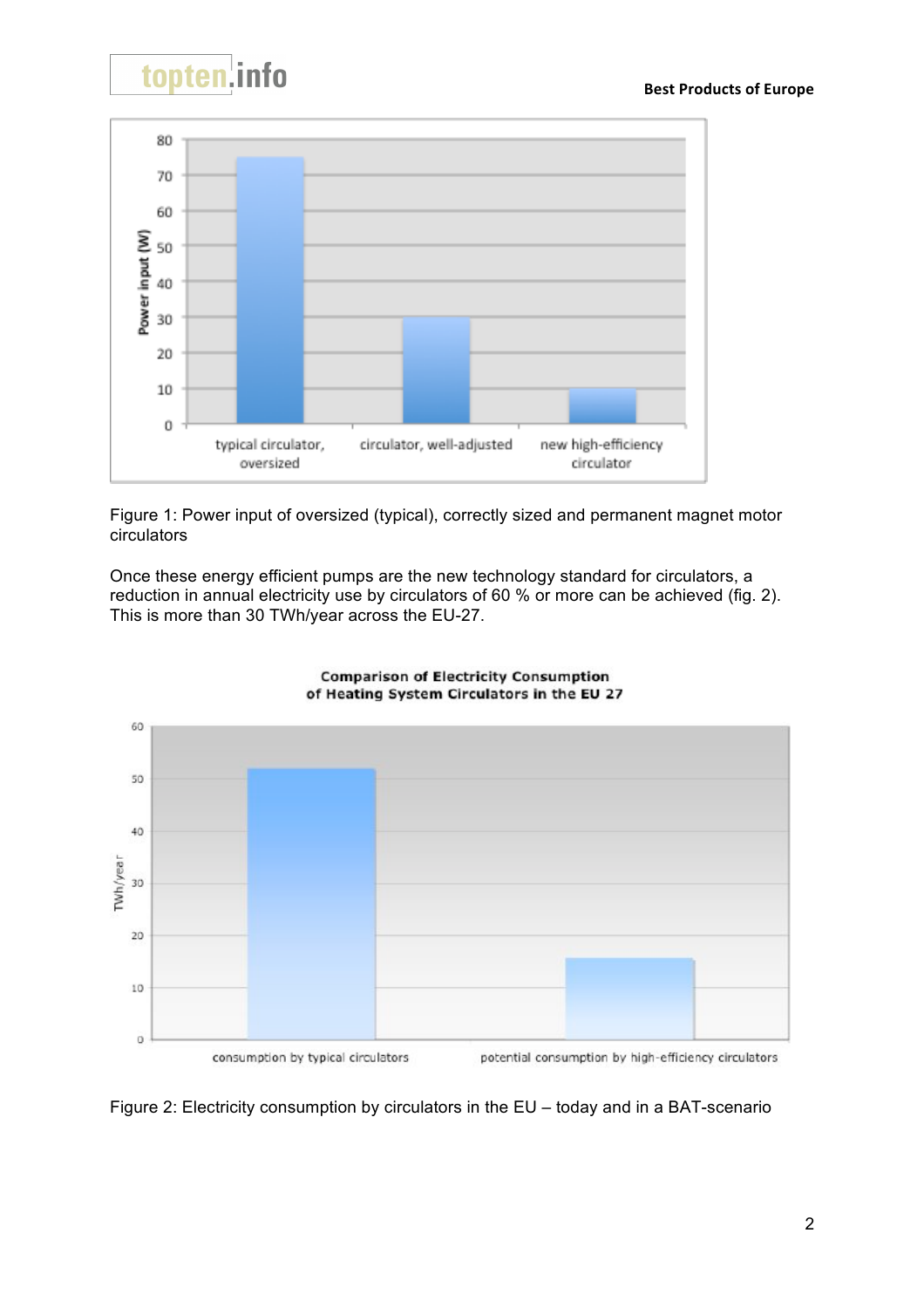# **4. Political instruments and initiatives**

#### **Minimum efficiency requirements**

In July 2009 the ecodesign regulation 'for glandless standalone circulators and glandless circulators integrated in products' was adopted. It will become effective in January 2013, when glandless standalone circulators will need to have an Energy Efficiency Index (EEI) of not more than 0.27. Tier 2 will become effective in January 2015: then all circulators (standalone and integrated) will need to have an EEI of 0.23 or less. This means that from 2015 only variable speed circulators with a permanent-magnet motor are allowed on the market.

# **Energy Label**

Europump, the European pump manufacturer association, launched a voluntary energy label in 2005. 13 pump manufacturers signed the voluntary agreement to improve the energy performance of stand-alone circulators and to label their products. The classification scheme is shown below.

| <b>Class</b> | <b>Energy Efficiency</b><br>Index (EEI) | $\mathsf{E}^{\mathsf{new}}_{\mathsf{neg}}$<br>O |
|--------------|-----------------------------------------|-------------------------------------------------|
|              | EEI < 0.4                               | Д                                               |
| В            | $0.4 \leq E E1 < 0.6$                   | В                                               |
|              | $0.6 \leq E E1 < 0.8$                   |                                                 |
|              | $0.8 \leq E E1 \leq 1.0$                |                                                 |
| F            | $1.0 \leq E E1 \leq 1.2$                |                                                 |
| F            | $1.2 \leq E E1 \leq 1.4$                |                                                 |
|              | $1.4 \leq E E$                          | G                                               |

Fig. 3: Classification scheme and layout of the Europump Energy Label

Fix speed circulators are in class D or E, pumps with a variable speed drive reach better classes. The most energy efficient pumps with permanent magnet motor and a variable speed drive are in class A.

# **5. Recommendations**

- Check sizing of the existing pump by reading its electric power consumption declaration on the nameplate. The W value should not exceed 1 to 2 ‰ (thousandth parts!) of the maximum thermal power of the boiler (e.g. 15 kW boiler: pump power consumption should be 15 to 30 W; a new class A pump would run at 5 W).
- Changing the pump of a heating system that runs well may be too expensive, but in case of any replacement or reparation measures a new class A pump – well sized – should be ordered. Heating units should include a class A equivalent pump.
- The settings of the heating control should provide switching off the pump when no heat is required (summer, night).

Replacement is cost-effective: Prices of class A pumps at present are still higher than of conventional pumps. Anyhow, the huge electricity cost reduction will compensate for the price difference within 3 to 15 years operating time, depending on power reduction, size and yearly operating period. For medium-sized circulators in office and other larger buildings class A pumps are highly profitable due to the resulting absolute power reduction.